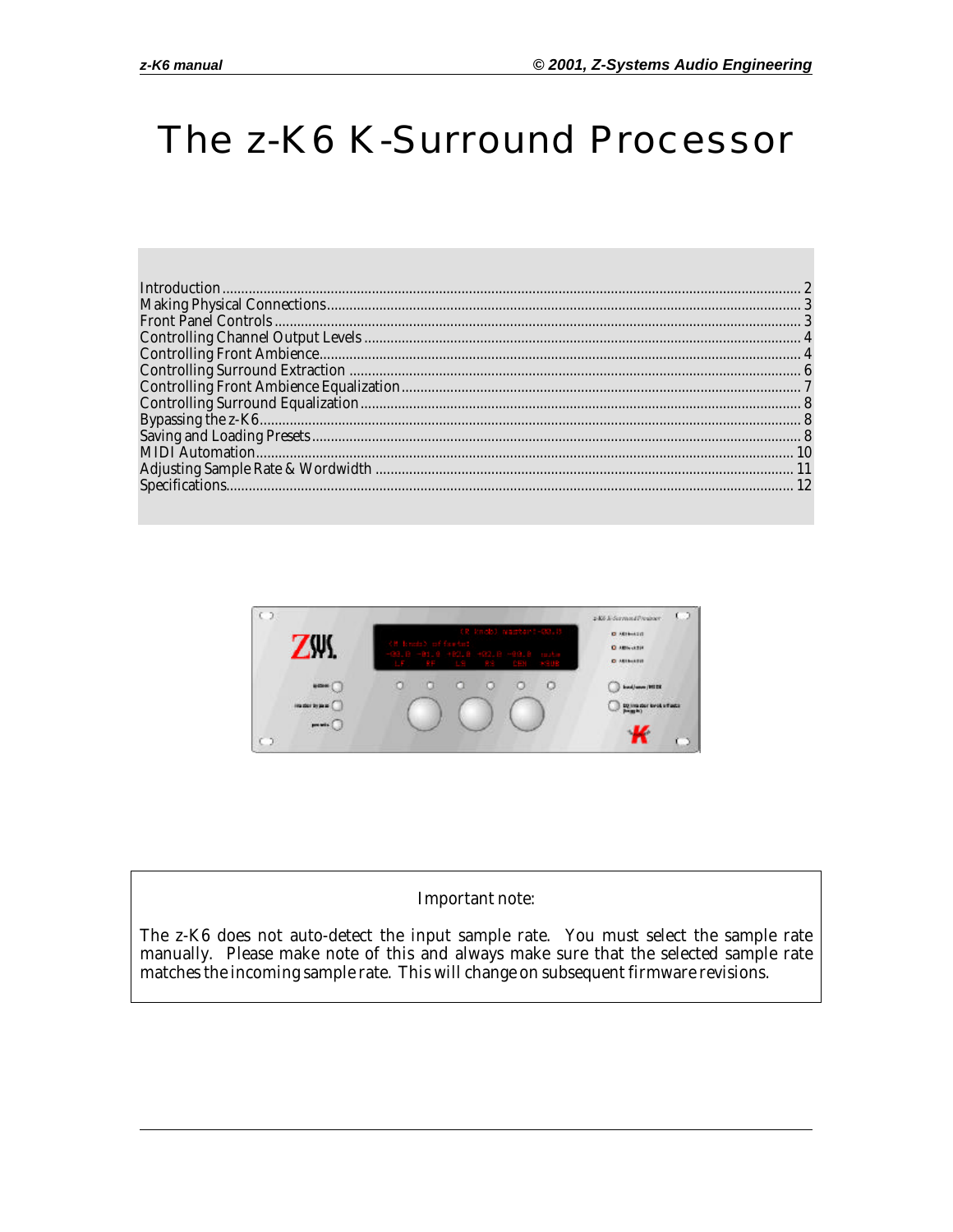

*Figure 1 -- z-K6 block diagram*

The z-K6 K-Surround processor uses very sophisticated DSP algorithms to produce a convincing and realistic surround-sound "extrapolation" from two-channel material. Unlike other processors that use techniques such as room modeling and synthetic reverberation, the z-K6 is based on novel techniques that are the result of contemporary psychoacoustic research. We believe you'll find that the z-K6 produces better, more natural-sounding results than any other technique currently available.

Referring to Figure 1, please observe that the z-K6 is subdivided into two functional blocks. The first block, seen at top, takes the stereo input and produces three frontal channels (LF, C, and RF). The second block, seen at bottom, takes the stereo input and extracts the surround channels (LS, and RS) and the LFE channel (Sub). Each of these blocks merits further attention.

Let's take a closer look at the front-channel subsystem. First, the signal is passed through a pair of shelving filters, allowing you to selectively filter the low- and high-frequency response of the input signal. Next, the front ambience extraction module takes the shelf-filtered stereo signal and produces an ambience-enhanced stereo signal with complete control over the type (i.e., wide, deep), the amount (level), and the spectral character (EQ) of the ambience. Finally, the enhanced stereo signal is converted to a three-channel signal. The three channels are derived using a technique that renders a timbrally accurate match to the stereo signal, but with pinpoint imaging that is stable over a much wider listening window.

Now we'll take a brief look at the surround/LFE subsystem. Again, the user can selectively shelffilter the input signal. Then the surround generation module derives the signal to be sent to the surround channels, with user-specified control over the amount of ambience to be generated. The user can also control the equalization of the ambience. In tandem, the z-K6 allows you to derive a lowpass-filtered mono sum of the stereo signal and send the result to the LFE channel.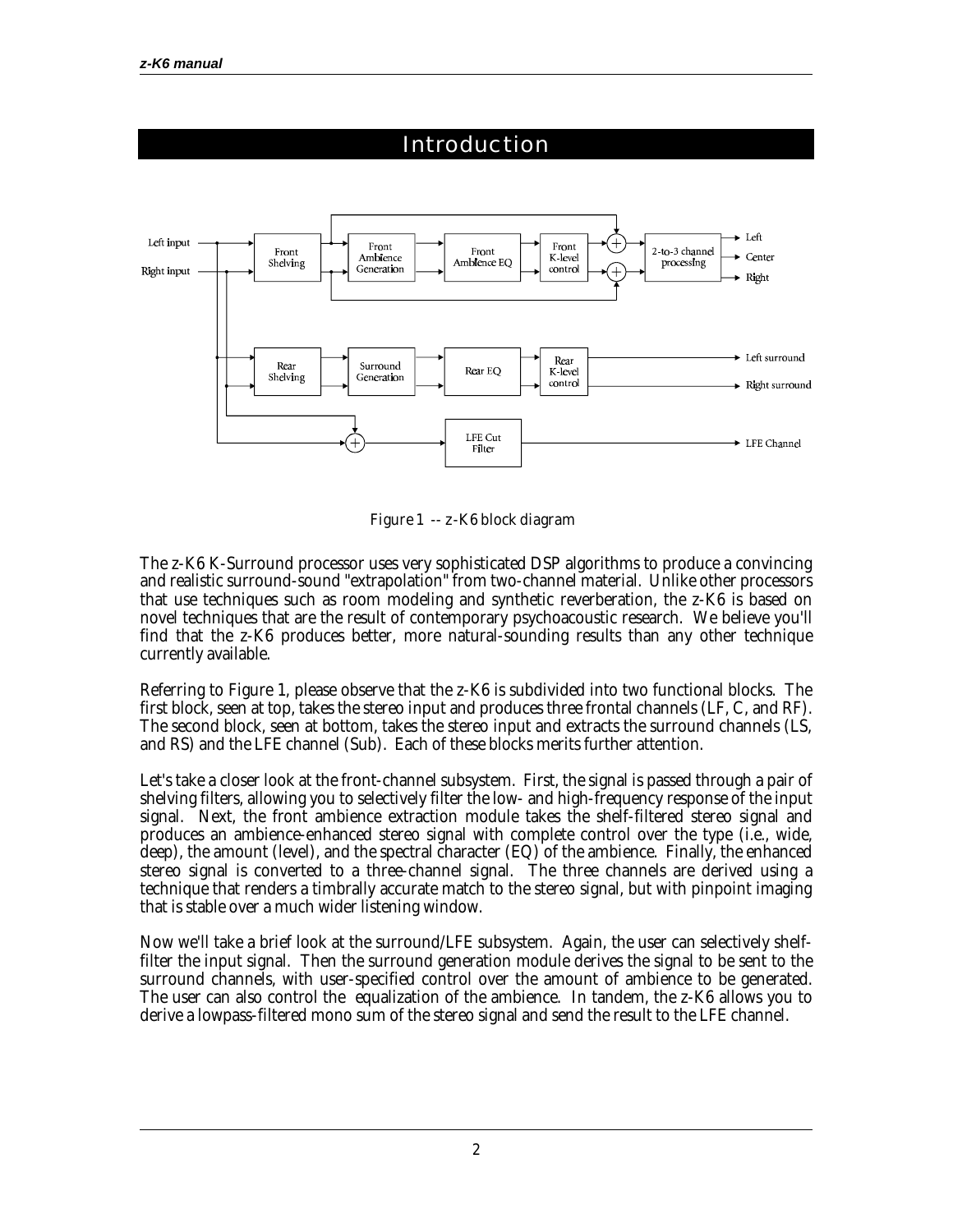#### Making Physical Connections

The z-K6 has three AES/EBU inputs and three AES/EBU outputs. These input/output pairs are labeled input /output 1/2, input/output 3/4, and input/output 5/6.

In order to assure perfectly synchronous timing between channel pairs, we require that you use an AES/EBU distribution amplifier (for example, a Z-Systems Digital Detangler) and feed the same stereo input signal to all three AES/EBU inputs. When the unit detects a valid input stream, the corresponding validity indicator on the front panel will illuminate, indicating the presence of signal.

The outputs from the z-K6 are as follows:

1/2: Left and right front 3/4: Left and right surround 5/6: Center and LFE (sub)

Please don't forget the warning from the front-cover of this document:

*The z-K6 does not auto-detect the input sample rate. You must select the sample rate manually. Please make note of this and always make sure that the selected sample rate matches the incoming sample rate. This will change on subsequent firmware revisions.*

See the section titled "Adjusting Sample Rate and Wordwidth" for directions on changing the input sample rate.

### Front Panel Controls

|                                     | CL.<br>+00.0<br>LF | knob) offsets:<br>+00.0<br>RF | +03.0<br>™LS. | +03.0<br>RS. | (R knob) master: +00.0<br>-06.0<br>CEN | mute<br><b>SUB</b> | $\bullet$ AES lock 1/2<br>$\bullet$ AES lock 3/4<br>$\bullet$ AES lock 5/6 |
|-------------------------------------|--------------------|-------------------------------|---------------|--------------|----------------------------------------|--------------------|----------------------------------------------------------------------------|
| system                              |                    |                               |               |              |                                        |                    | load/save/MIDI                                                             |
| master bypass<br>dither/sample rate |                    |                               |               |              |                                        |                    | EQ/master level, offsets<br>(toggle)                                       |

#### *Figure 2 -- Front Panel Controls*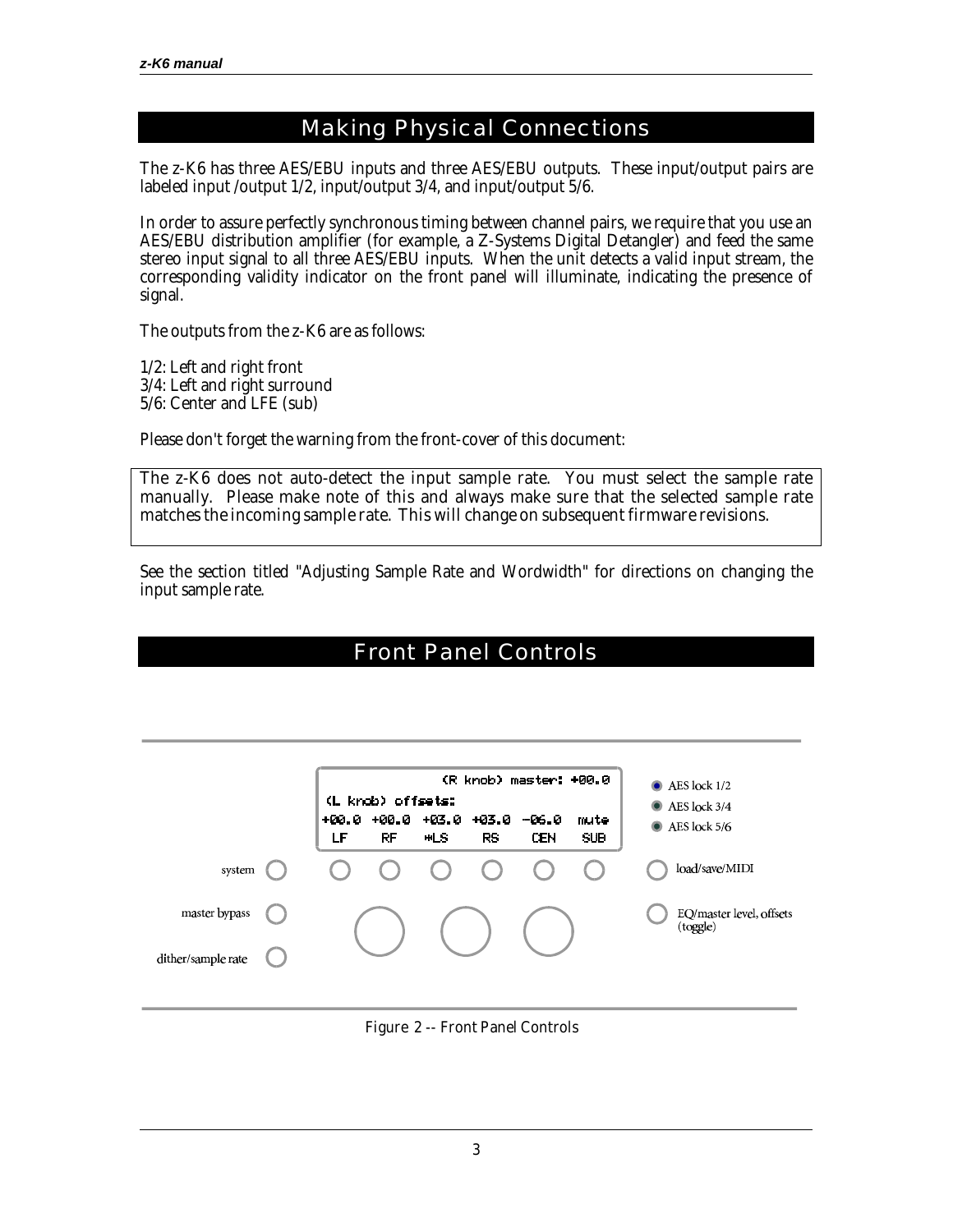### Controlling Channel Output Levels



*Figure 3 - channel level control screen*

Press the *EQ/Master Level, offsets* button until the display appears as in Figure 3 (this button toggles between EQ and level functions). As indicated by the display, the left knob controls the individual channel offsets and the right knob controls the overall system level. To change the level of a channel offset, press the button below that channel's label. The display will show an asterisk next to the name and the left knob will control that channel's offset. Pressing the button again will mute that channel. Pressing the button a third time will bring that channel out of mute and restore the channel's gain to its value before the mute was invoked. The master system level is applied after the channel offsets so that the relative levels between offsets will be maintained regardless of overall system level.

The z-K6 is also endowed with the ability to solo channels. If you press and hold one of the channel select buttons, that channel will solo -- i.e., the other channels will mute and you will only hear that channel. If you hold down the channel button again, the unit will "un-solo" that channel and return to the state before the solo function was invoked. This includes all of the various channel mutes from the other channels.

#### Controlling Front Ambience

Press the *system* button. The display will appear as in Figure 4. Notice that the top-right part of the display indicates that the display is showing ambience parameters for the LRC page. That is, this screen pertains to the left, right, and center channels. The left side of the screen has an arrow pointing to the first button below the screen, along with the words "to LRS page." As indicated, pressing this button will take the unit to a similar mode, only one in which the surround ambience parameters are displayed. On the LRC page, the left knob controls the front K-level and the right knob controls which algorithm is used to enhance the ambience.

The front K-level is best interpreted as the amount of added ambience. It varies from an "off" position (fully counter-clockwise) to +6.0 dB (fully clockwise). For more information on the meaning of K-level, see the Appendix.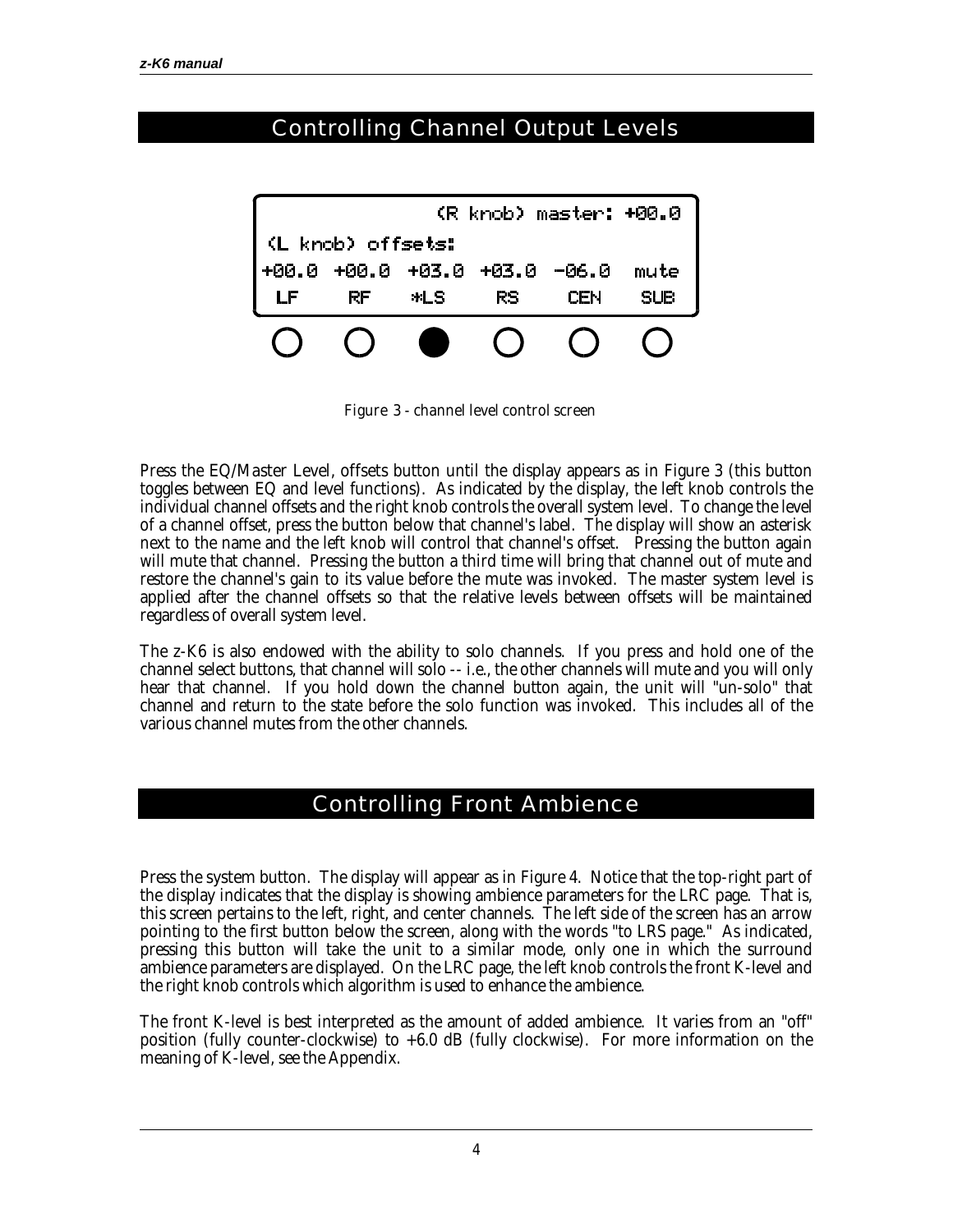*Please note: the front K-level control will rotate all the way through 90 degrees and back to 0 degrees so that you can readily compare the two extremes.*



*Figure 4 - Front Ambience screen, two -channel mode*

There are eight algorithms for ambience enhancement. They are

- 1) small 2
- 2) small/deep 2
- 3) wide 2
- 4) wide/deep 2
- 5) small 3
- 6) small/deep 3
- 7) wide 3
- 8) wide/deep 3

As the names imply, the different algorithms have sonic characteristics described by their width and depth. The "2" algorithms *do not* derive any center channel, whereas the "3" algorithms *do* derive a center channel. When the right knob is turned so that one of the three-channel algorithms is invoked, a third parameter appears in the screen: the focus. The focus parameter effectively controls the "mono-ness" of the three-channel image, i.e., how much the stereo image "pulls" toward the center. Nominally, you should leave the focus set to 45 degrees, although you can experiment with the setting: the focus is controlled by the middle knob and varies from 0 degrees to 90 degrees. The best way to understand how the focus control works is to think in terms of an MS encoder/decoder. The control determines how much of the M component goes to the center channel and how much of the M component is taken away from the left and right channels. With the focus set to 0 degrees, the center channel gets all of the M component and the left and right channels are purely S. With the focus set to 90 degrees, the left and right output channels are the same as the left and right input channels and nothing comes out of the center channel.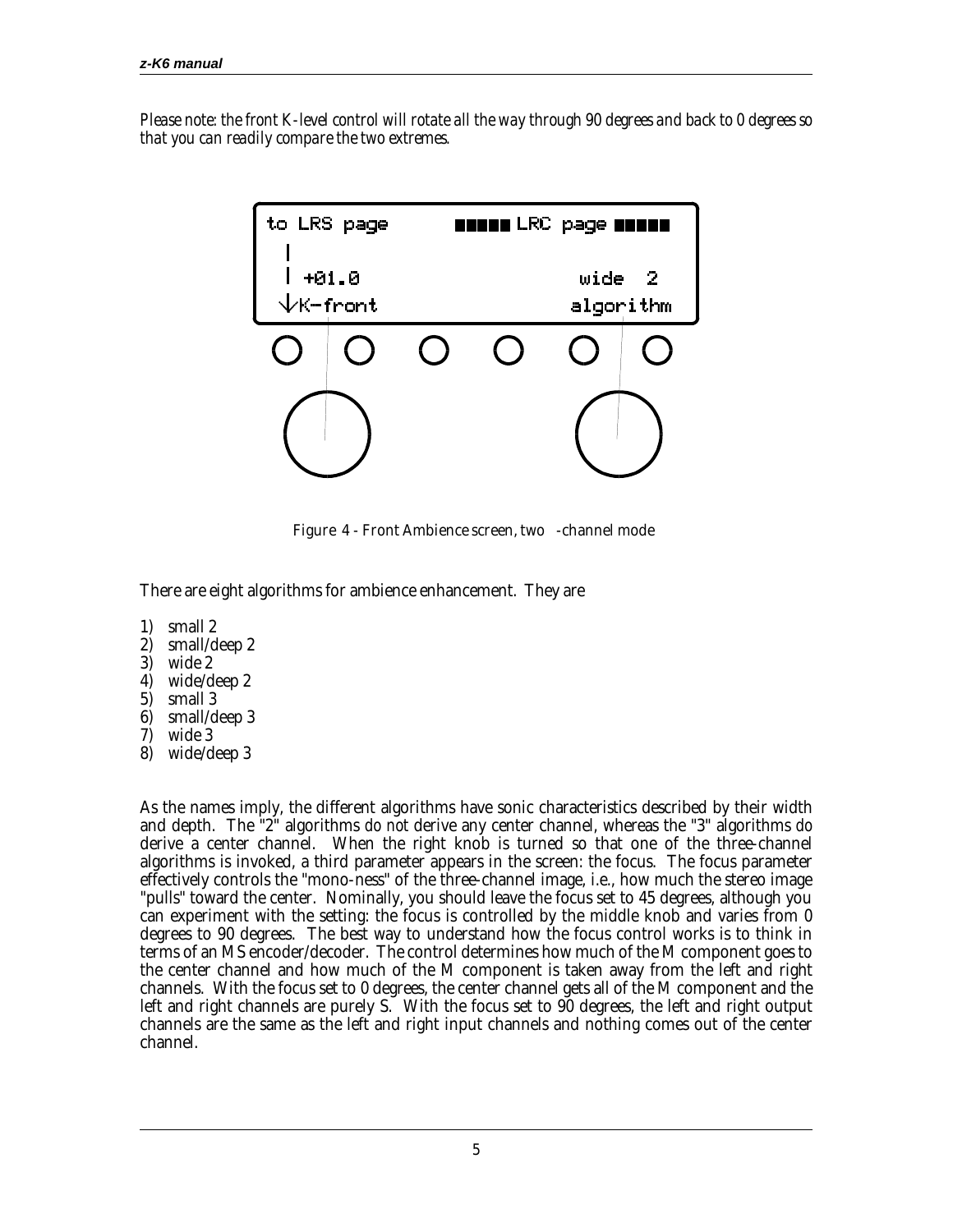

*Figure 5 -- Front ambience screen, three -channel mode*

*Please note: the focus control will rotate all the way through 90 degrees and back to 0 degrees so that you can readily compare the two extremes.*

You will find that between each of the algorithm positions on the control is an "off" position. The "off" position disengages the ambience enhancement module (which can also be accomplished by turning the K-level control to its off position). If one of the three-channel algorithms is engaged, the "off" position still produces a center channel, but no ambience enhancement. Thus it is a simple matter to audition the comparative effect of applying or bypassing the ambience enhancement -- simply rotate the algorithm knob between the neighboring "off" position and the desired algorithm.

# to LRC page **BREED LRS page BREED**  $+03.0$  $125$  Hz LFE cut K-rear

Controlling Surround Extraction

*Figure 6 -- Surround extraction/LFE mode*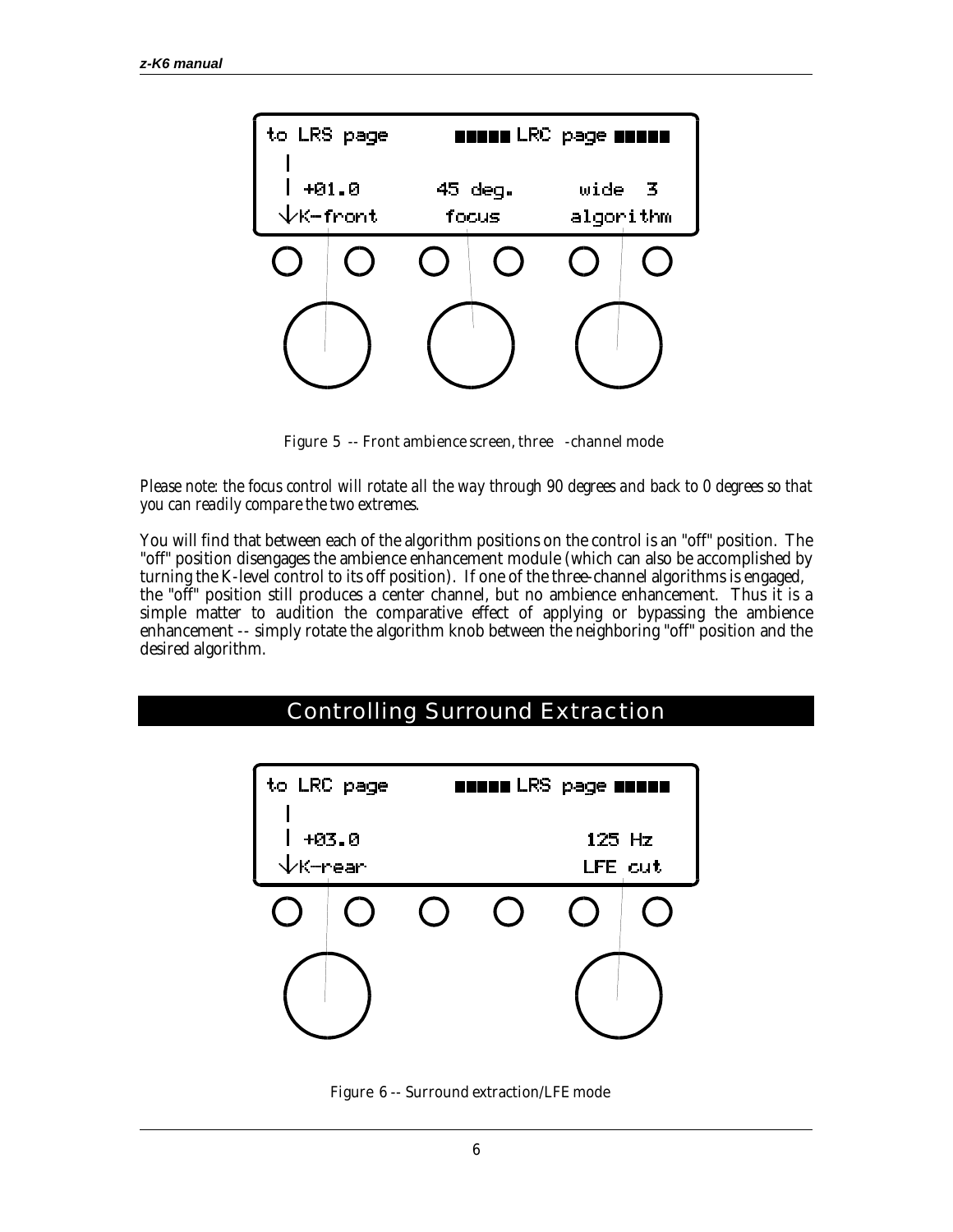From the LRC ambience screen press the "to LRS page" button to get to the surround page. Subsequently, pressing the *system* button will return you to this page. This page contains two parameters: the rear K-level and the LFE cut frequency, as shown in Figure 5. The rear K-level controls the amount of ambience extracted to the rear channels. The LFE cut controls the cutoff frequency of the filter in the LFE signal path.

The rear-channel ambience merits a more in-depth discussion. If you listen to the rear channels by themselves, you will notice that they probably don't sound like what you would expect. This is because our surround extraction technique actually depends on the rear channels being played in tandem with the front channels. There is a psychoacoustic "fusion" that occurs when the front and rear channels are experienced simultaneously. When you have dialed in the appropriate amount of rear K-level and set the rear channel offsets to the correct values, you will hear a tremendous soundstage, with an image that wraps around you. Furthermore, the timbral character of the music will not change appreciably, resulting in a very natural surround experience that is comparable to having heard the source material in a real acoustic space. The character of this space can be altered by manipulating the rear K-level and the rear EQ.

#### Controlling Front Ambience Equalization

Push the *EQ/Master Level, offsets* button until the screen in Figure 7 appears. You will see parameters for five filters:

- 1) Input high shelf
- 2) Input low shelf
- 3) Ambience high-pass
- 4) Ambience low-pass
- 5) Ambience bell

The input high and low shelving filters are applied to the input signal and affect the shelving of both the input and the enhanced frontal ambience. The high-pass, low-pass, and bell filters are applied to the enhanced frontal ambience only. These three filters are used to change the spectral character of the frontal ambience. The shelving filters have variable corner frequencies and shelf gains. The bell filter is fully parametric, with controls for gain, bandwidth, and center frequency. The high- and low-pass filters can be turned off; the full counter-clockwise position for the highpass filter is its off position and the full clockwise position for the low-pass filter is its off position.

| <b>LRS</b><br>to. | page | <b>NUMBER LRC</b> page <b>NUMB</b> |         |         |         |  |
|-------------------|------|------------------------------------|---------|---------|---------|--|
|                   |      |                                    | $-01.0$ | $+02.0$ | $+02.0$ |  |
|                   | off  | off                                | 10K0    | 63      | 6K30    |  |
|                   |      | hpass *lpass hshlf lshlf           |         |         | be11    |  |
|                   |      |                                    |         |         |         |  |

*Figure 7 - Front ambience equalization page*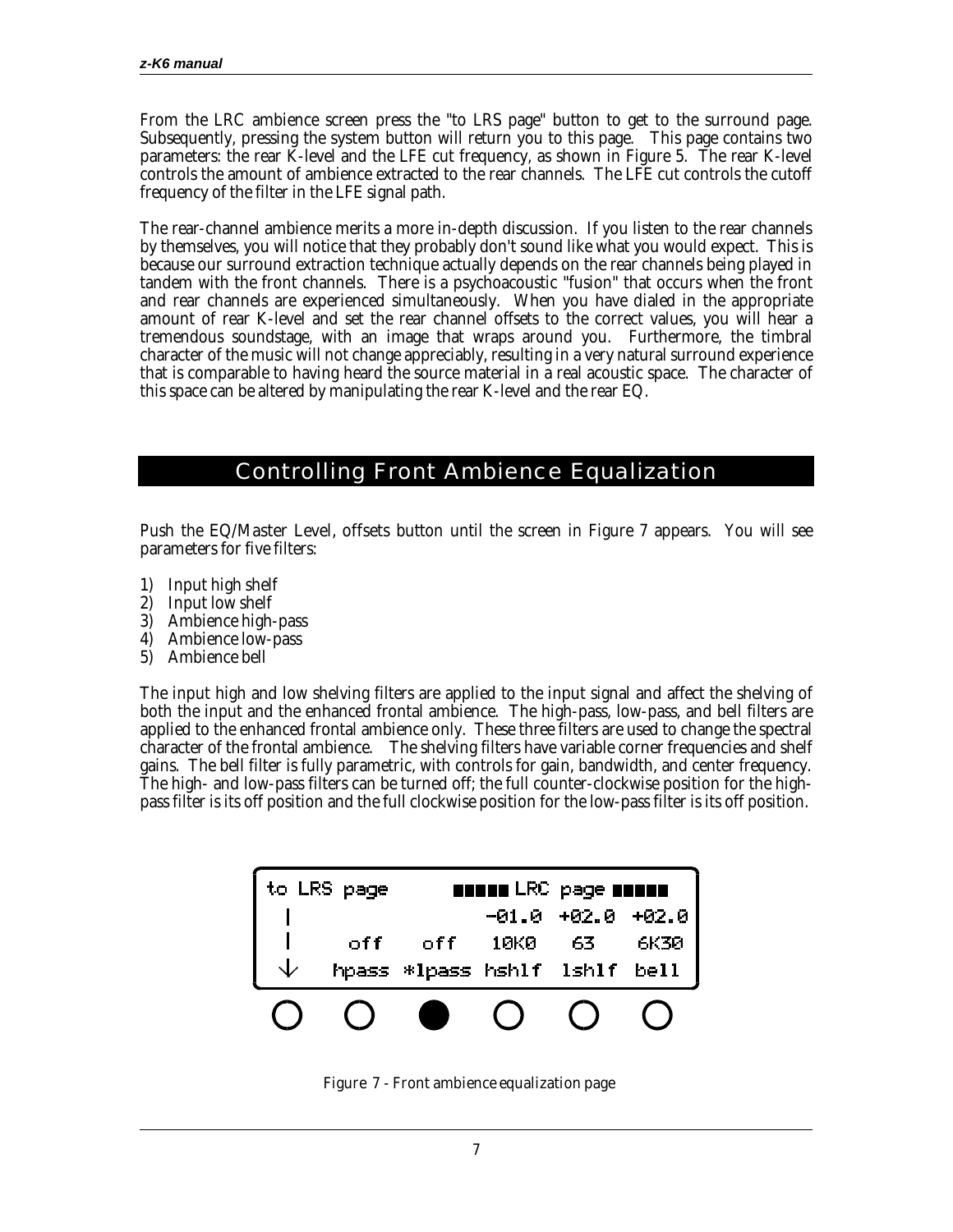## Controlling Surround Equalization



*Figure 8 - Surround equalization page*

From the screen shown in Figure 7, press the "to LRS page" button to get to the screen shown in Figure 8. This page allows you to control the equalization of the extracted surround channel. The filters work just like the filters for the front channels,and you will notice a marked difference in the sound of the extracted ambience as these filters are changed. You will likely find the the lowpass filter is the most useful tool, giving a great deal of control over the amount of high-frequency energy that appears in the surrounds. This characteristic gives a strong impression of the type of acoustic space you are attempting to emulate; to emulate a highly absorptive space, you'll want to attenuate the highs in the surrounds, whereas a very "live" space will have high frequencies coming from the rear.

#### Bypassing the z-K6

The *master bypass* button bypasses all of the z-K6's internal processing and routes the input stereo signal to the output. When in bypass, none of the controls can be used until *master bypass* is pressed again, which returns the unit to its previous state. Bypass mode is very useful for comparing the overall surround result to the raw two-channel feed.

#### Saving and Loading Presets

The entire state of the z-K6 can be saved and recalled. Press the *load/save/MIDI* button. This will bring the z-K6 to the state shown in Figure 9. To save a preset, use the left knob to choose a preset number then press the button beneath the SAVE indication. This will then bring the z-K6 to the state shown in Figure 10, which confirms that the SAVE operation took place.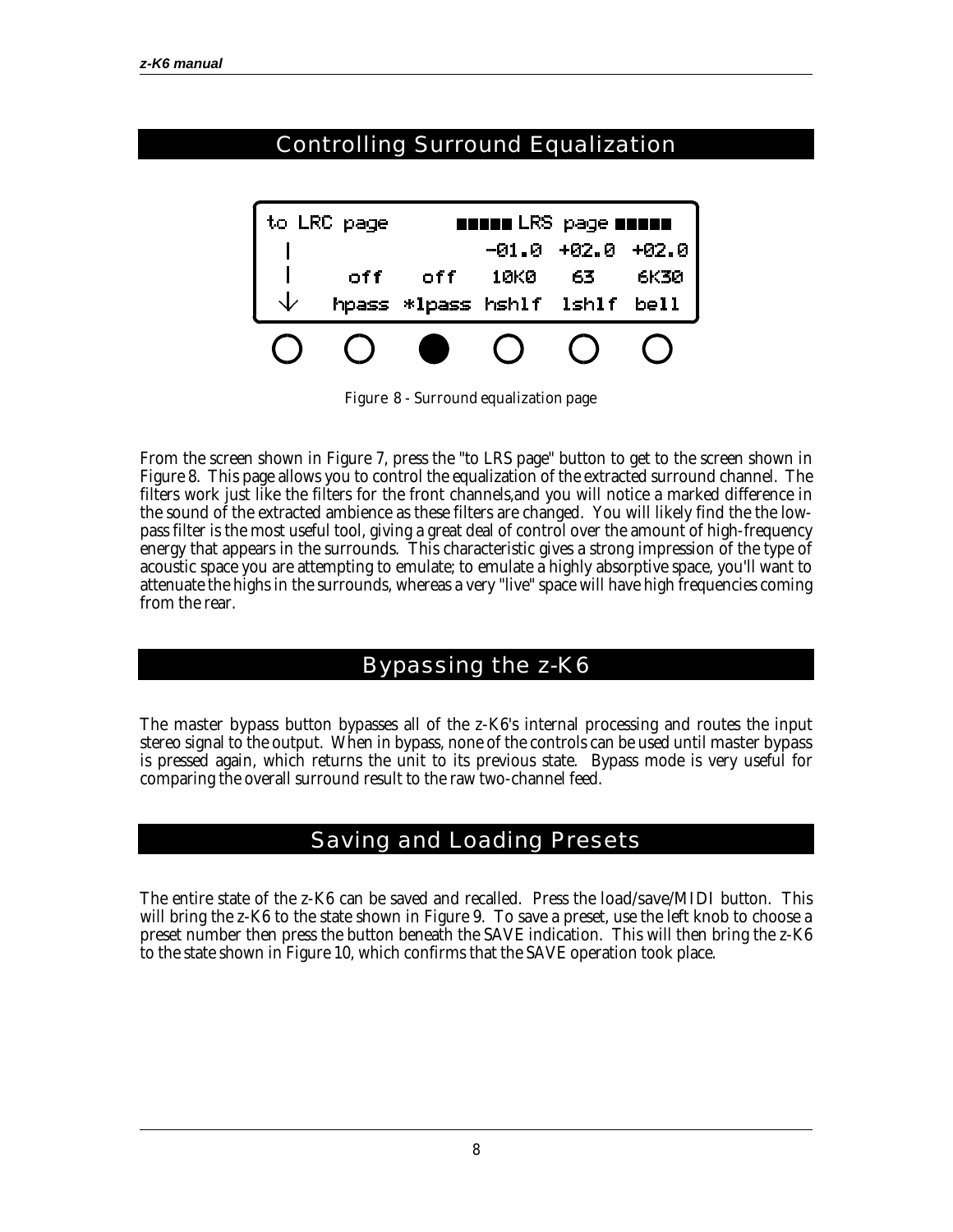

*Figure 10 - confirmati on of preset save*

There is one special preset that cannot be over-written. This preset is given number 00 and stores the z-K6 's "flat" settings. This is the preset you will want to use in order to return the z-K6 to a "blank" setting. If you attempt to over-write preset 00, the display will tell you that the preset was not saved and that you should choose another preset number.

To recall a preset, from the screen in Figure 8 press the button beneath the LOAD indication. The preset indicated in the display will be loaded and the z-K6 will let you know the load operation was successful, as in Figure 11.

| (L knob)<br>preset #21 loaded |             |  | (R knob)<br>MIDI #12 |             |  |
|-------------------------------|-------------|--|----------------------|-------------|--|
| LOAD                          | <b>SAVE</b> |  | <b>DUMP</b>          | <b>READ</b> |  |
|                               |             |  |                      |             |  |

*Figure 1 1 - confirmation that preset has been loaded*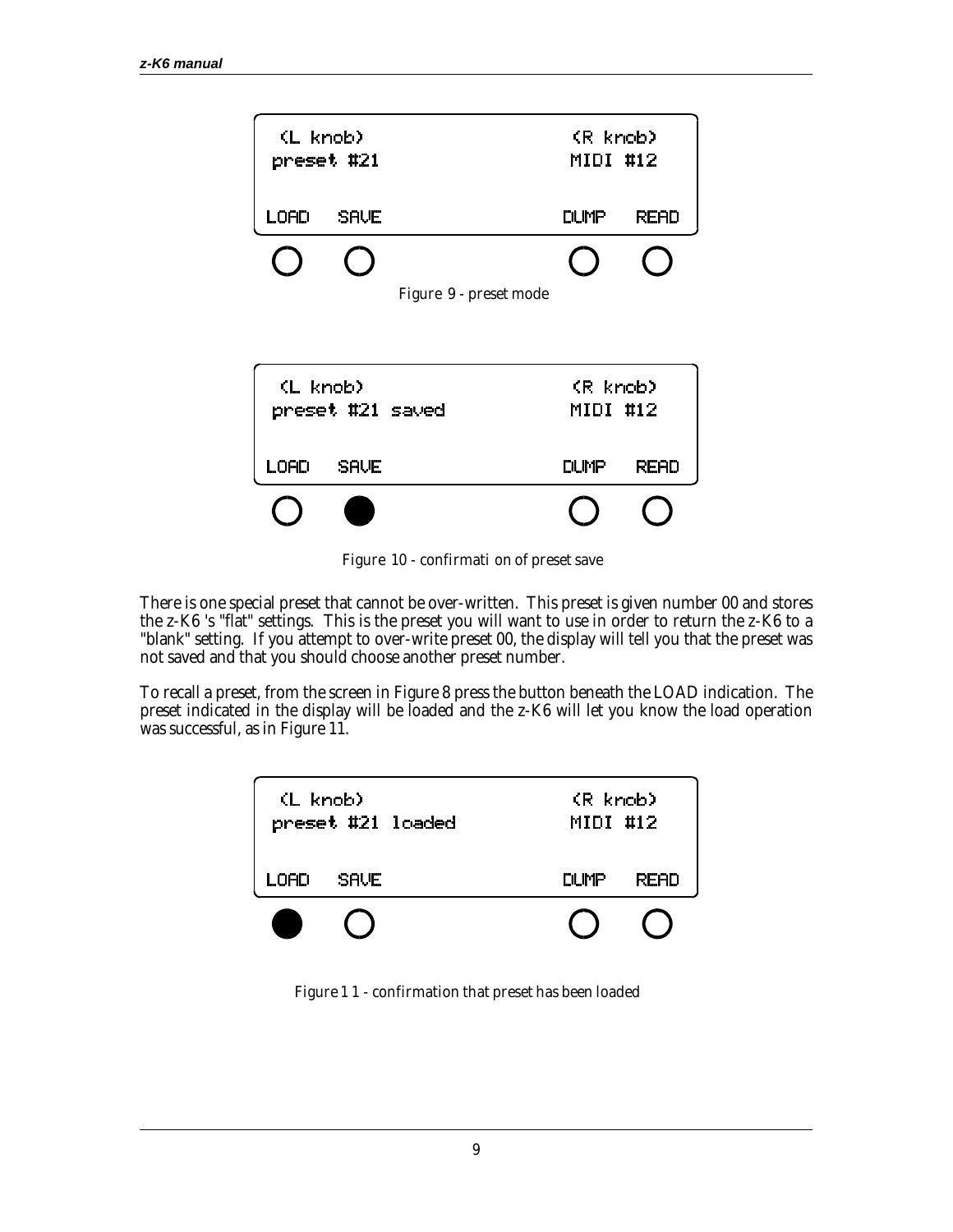#### MIDI Automation

The z-K6 can be automated via MIDI commands; it supports MIDI program change commands and also uses system exclusive commands to allow the unit's entire collection of presets to be sent to and restored from a MIDI sequencer.

The z-K6's MIDI controls are on the same screen as the preset LOAD and SAVE screen. Simply press the *presets button* once, which brings the z-K6 to the state shown in Figure 12.

| (L knob)<br>preset #21 |             | (R knob)<br>MIDI #12 |             |  |  |
|------------------------|-------------|----------------------|-------------|--|--|
| LOAD                   | <b>SAVE</b> | DUMP                 | <b>READ</b> |  |  |
|                        |             |                      |             |  |  |

*Figure 1 2 – MIDI control screen*

To set a MIDI channel number, use the right knob, as prompted by the screen. This sets the MIDI channel the z-K6 will use for both its MIDI program change commands and for system exclusive messages.

To save all 50 of the z-K6's presets, put your MIDI sequencer into record mode with the channel set to the z-K6's MIDI channel. Press the button below the DUMP message on the screen. You will see a blinking asterisk next to the word DUMP. This lets you know that the z-K6 is sending its entire bank of presets, one at a time, to the MIDI sequencer via MIDI system exclusive commands. When the system exclusive dump is finished, the blinking asterisk will disappear.

To retrieve a collection of 50 presets from a MIDI sequencer, again make sure you have the z-K6's MIDI channel number set to the same channel as the MIDI sequencer. Press the button below the READ message and then begin to play the MIDI system exclusive stream from your MIDI sequencer. A blinking asterisk will appear next to the word READ, letting you know that the z-K6 is indeed receiving and decoding the system exclusive commands. When the z-K6 has decoded the last preset from the MIDI sequencer, the blinking asterisk will disappear.

To execute MIDI program change commands, simply make sure the MIDI sequencer is set to the same MIDI channel as the z-K6 and begin sending program change commands. The z-K6 will jump to the preset number indicated by the program change, with the display updated to show the parameter changes. If an invalid program number is sent to the z-K6, it will be ignored.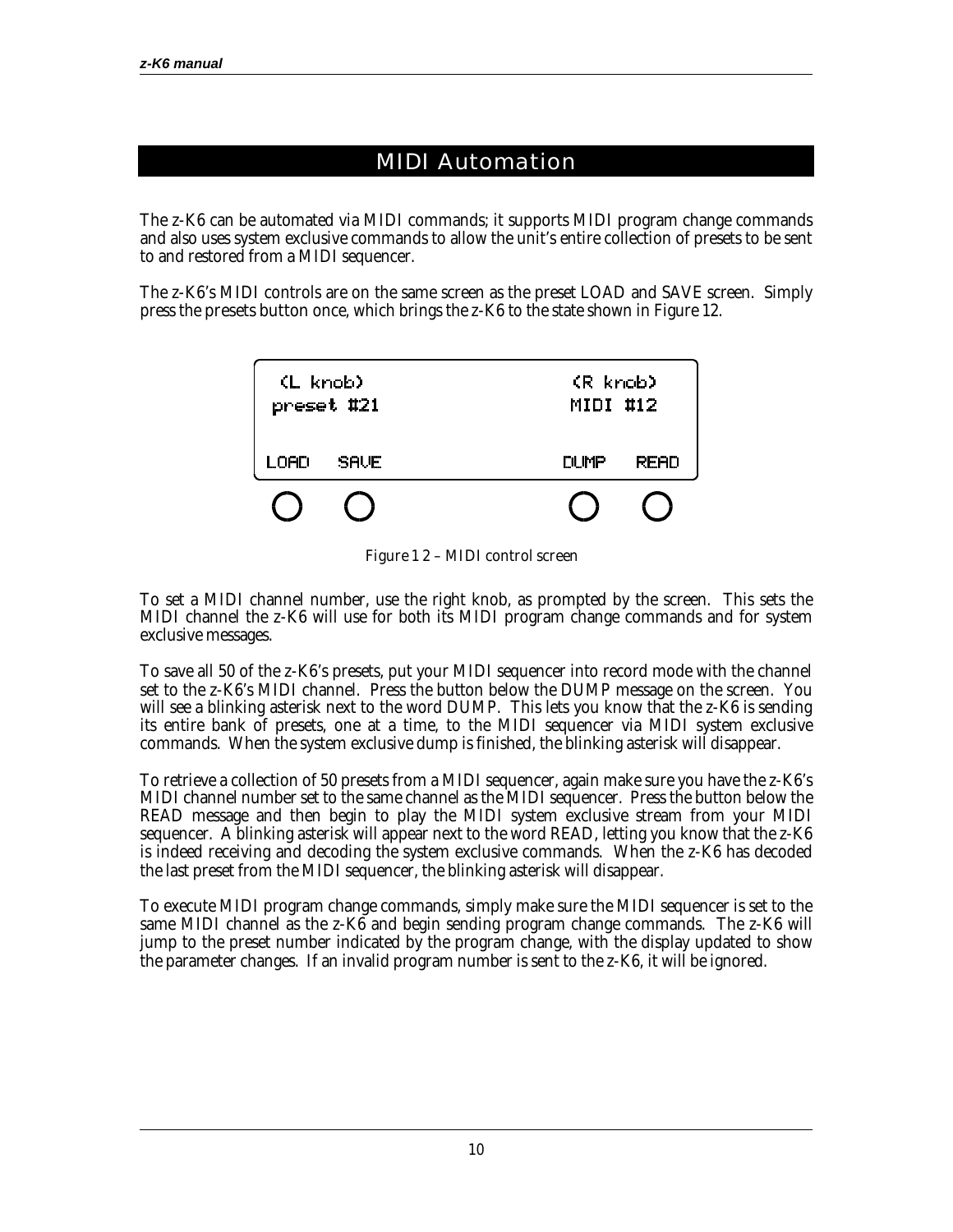## Adjusting Sample Rate & Wordwidth



*Figure 1 3 - wordwidth/sample rate mode*

Press the *dither/sample rate button* to get to the screen shown in Figure 13. As prompted by the display, the sample rate is selected by the left knob and the output wordwidth is selected by the middle knob. Use the button below the indicated channel group names to select the group of interest, and an asterisk will appear to indicate the selection, as in Figure 13.

#### *Unlike most digital audio processors, the z-K6 does not auto-detect the input sample rate. Rather, you must select the sample rate manually. This will change on subsequent firmware revisions.*

The wordwidth for each channel group can be controlled independently. There are four settings for the output wordwidth:

24 bits dithered 24 bits undithered 20 bits dithered 16 bits dithered

The dither used is a variant of flat TPDF dither. The undithered 24-bit setting is provided to allow bit-transparent transfers when all of the controls are in the flat position.